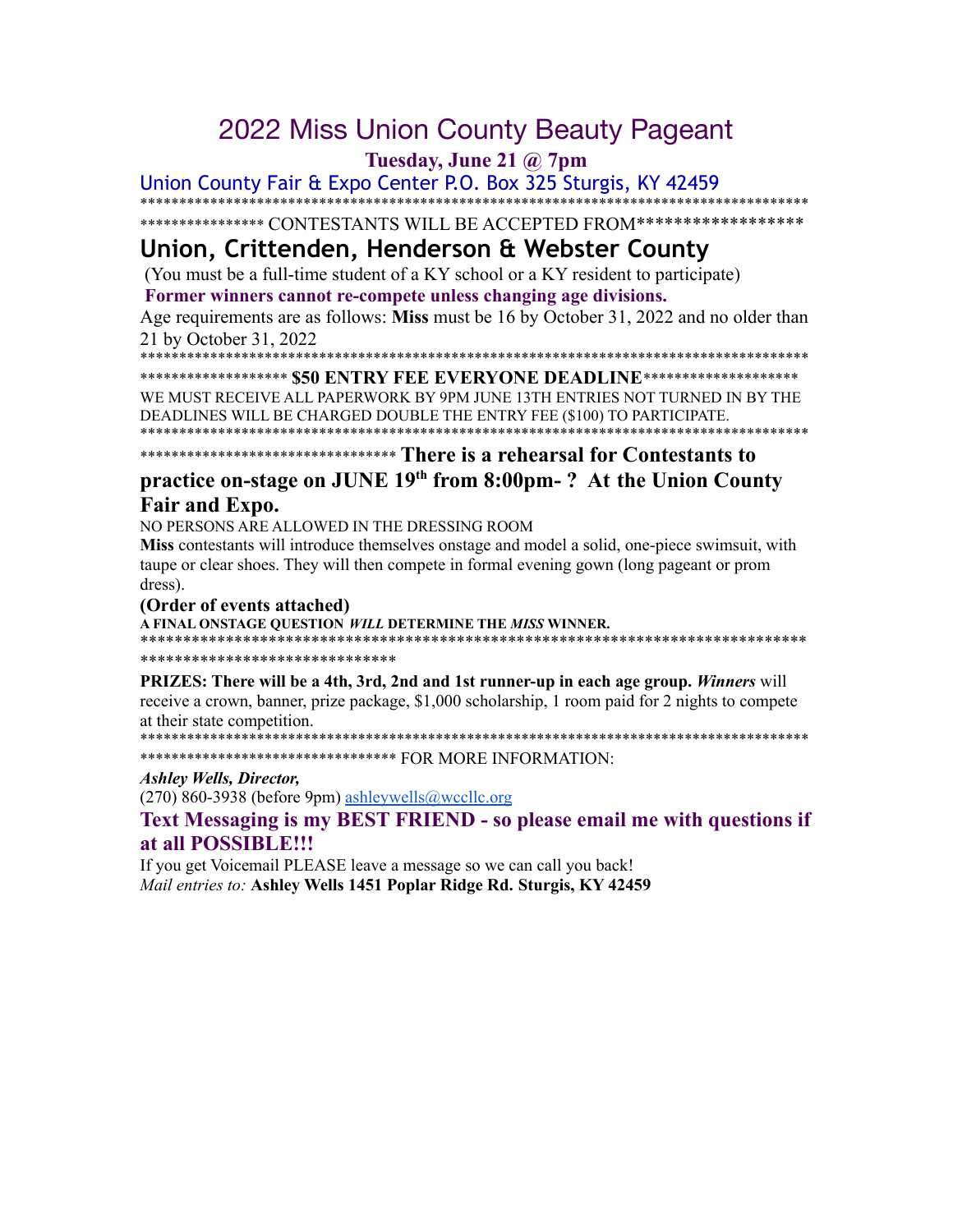## 2022 Miss Union County Fair Beauty Pageant **Order of Events**

## *PAGEANT STARTS AT 2pm with Interviews (time is subject to change due to amount of contestants)*

**Miss Swimsuit -** Contestants will introduce themselves onstage and model a solid, one-piece swimsuit with taupe or clear shoes.

**Miss Evening Gown** - long pageant or prom dress.

**A top 5 or more will be called at this time. This will be a line-up only. Contestants will NOT model individually again. There will be a final question on stage for each finalist. At this time the judges will make their final decisions CROWNING of the 2022 Miss Union County!!!! Sample Introduction**: (this is ONLY a suggestion) "*Good evening, from Union County I am contestant #99, Ashley Wells*"

Score sheets will **NOT be made available to ANYONE** after the completion of the pageant. Judges are also not available for ANYONE to speak with after the pageant. The results are the OPINIONS of the judges and therefore it is our policy not to make this information public.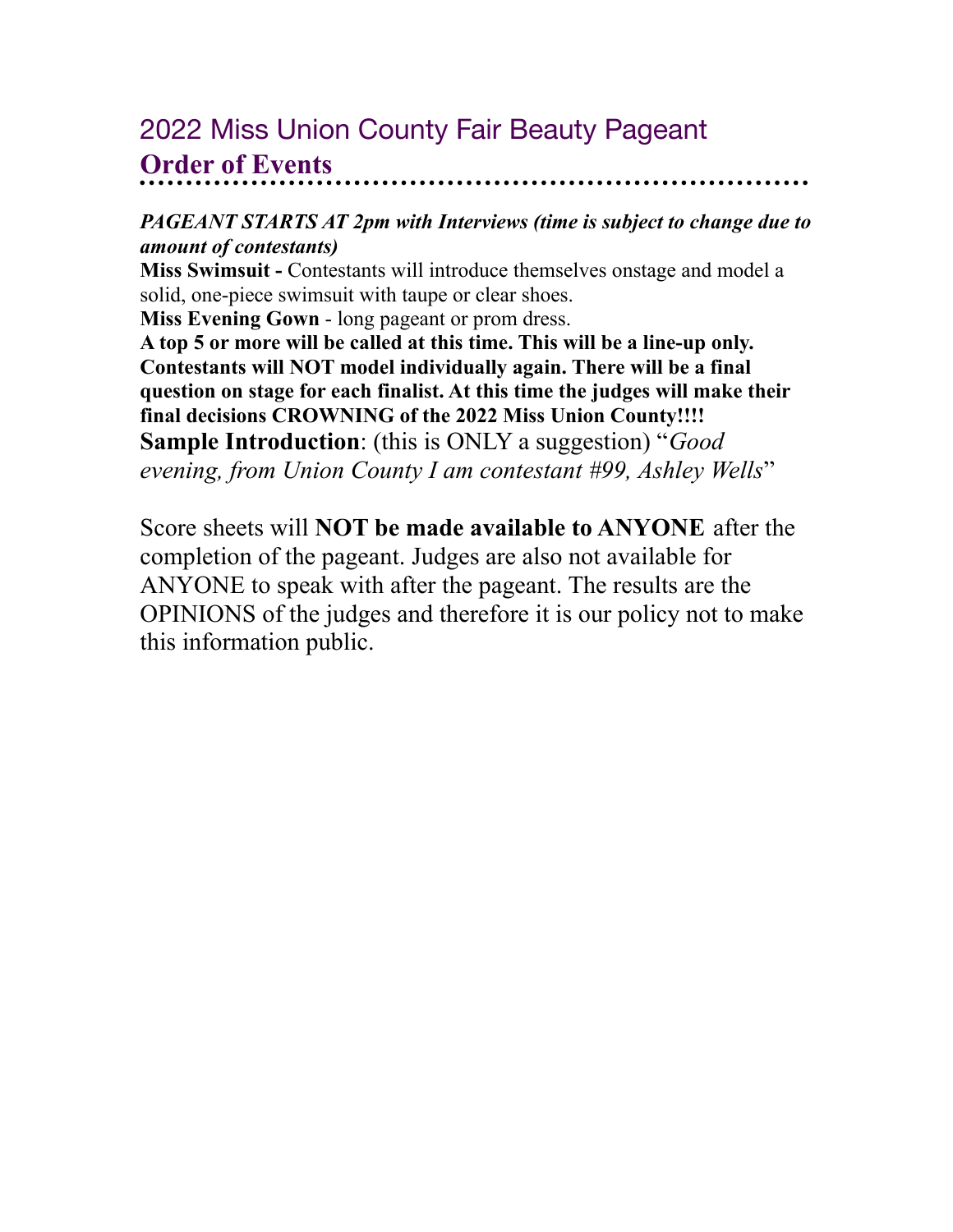| <b>Miss</b>                                 |                                                                        |  |
|---------------------------------------------|------------------------------------------------------------------------|--|
| <b>Bio Sheet - 2022</b>                     |                                                                        |  |
| School or University:                       |                                                                        |  |
|                                             | ---------------------------------                                      |  |
|                                             |                                                                        |  |
|                                             | What makes you the best candidate to win Miss Union County:            |  |
| Favorite quote:                             |                                                                        |  |
|                                             |                                                                        |  |
| <b>Community Activities:</b>                |                                                                        |  |
|                                             |                                                                        |  |
|                                             |                                                                        |  |
| Phone: _______________________________      |                                                                        |  |
| Address:<br>.______________________________ |                                                                        |  |
|                                             | City: __________________________________ State: ______________________ |  |